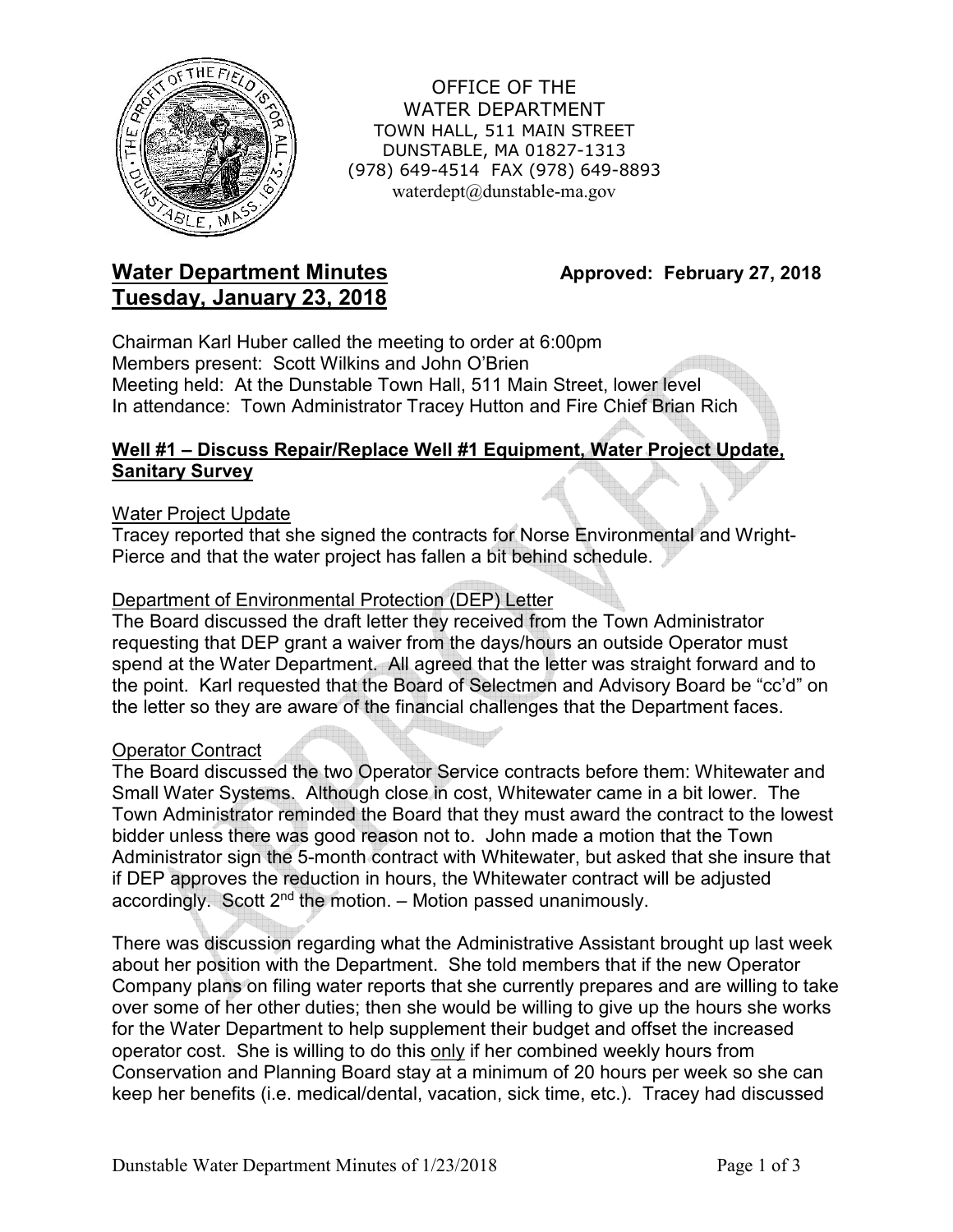

OFFICE OF THE WATER DEPARTMENT TOWN HALL, 511 MAIN STREET DUNSTABLE, MA 01827-1313 (978) 649-4514 FAX (978) 649-8893 waterdept@dunstable-ma.gov

this earlier with her and agreed that between her other two departments, she would have no problem working over the minimum required hours and therefore be able to keep her benefits. There was discussion about the possibility of Susan Bresnick taking over the water billing and Jake Voelker taking over meetings/minutes. The Administrative Assistant assured the Board that if this were to happen, she would stay on until the end of the fiscal year if needed and/or be willing to train staff so the transition would be smooth. If it turns out that Whitewater is not willing to take on the responsibilities then the Board would like the current Administrative Assistant to stay on with the Department.

The Board discussed and agreed that they would like David Tully to stay on with the Department until the end of the fiscal year working his normal  $6\frac{1}{2}$  hours per week. This way he can help train the new Operator. If he chooses to take the exam and become an Operator in Training, the Department would like to keep him on working under Whitewater's Operators license. If he decides he does not want to pursue his OIT then his hours with the Department would be terminated effective June 30, 2018.

## **Meeting Minutes of December 19, 2017**

Scott made a motion to approve the meeting minutes, as submitted, from the December 19th meeting. Karl  $2^{nd}$  the motion. – Motion passed with John abstaining from the vote.

#### **Meeting Minutes of January 18, 2018**

Scott made a motion to approve the meeting minutes, as submitted, from the January  $18<sup>th</sup>$  meeting. John  $2<sup>nd</sup>$  the motion. – Motion passed unanimously.

#### **Review and Sign Monthly Bills and Payroll**

The Board signed the two invoices for Wright-Pierce. Payroll did not need signing.

#### **Review Breakdown of Finances for FY2018**

The Board reviewed the breakdown of finances.

#### **Update on Money Owed to the Water Department**

Currently \$3,249.21 is owed to the Department.

# *Additional Topics Discussed Not Noted on the Agenda*

#### **Special Permit Forms**

The Department received two requests from the Planning Board for Special Permit review. The applications are for Forest Street. The Department does not have water lines running near the project.